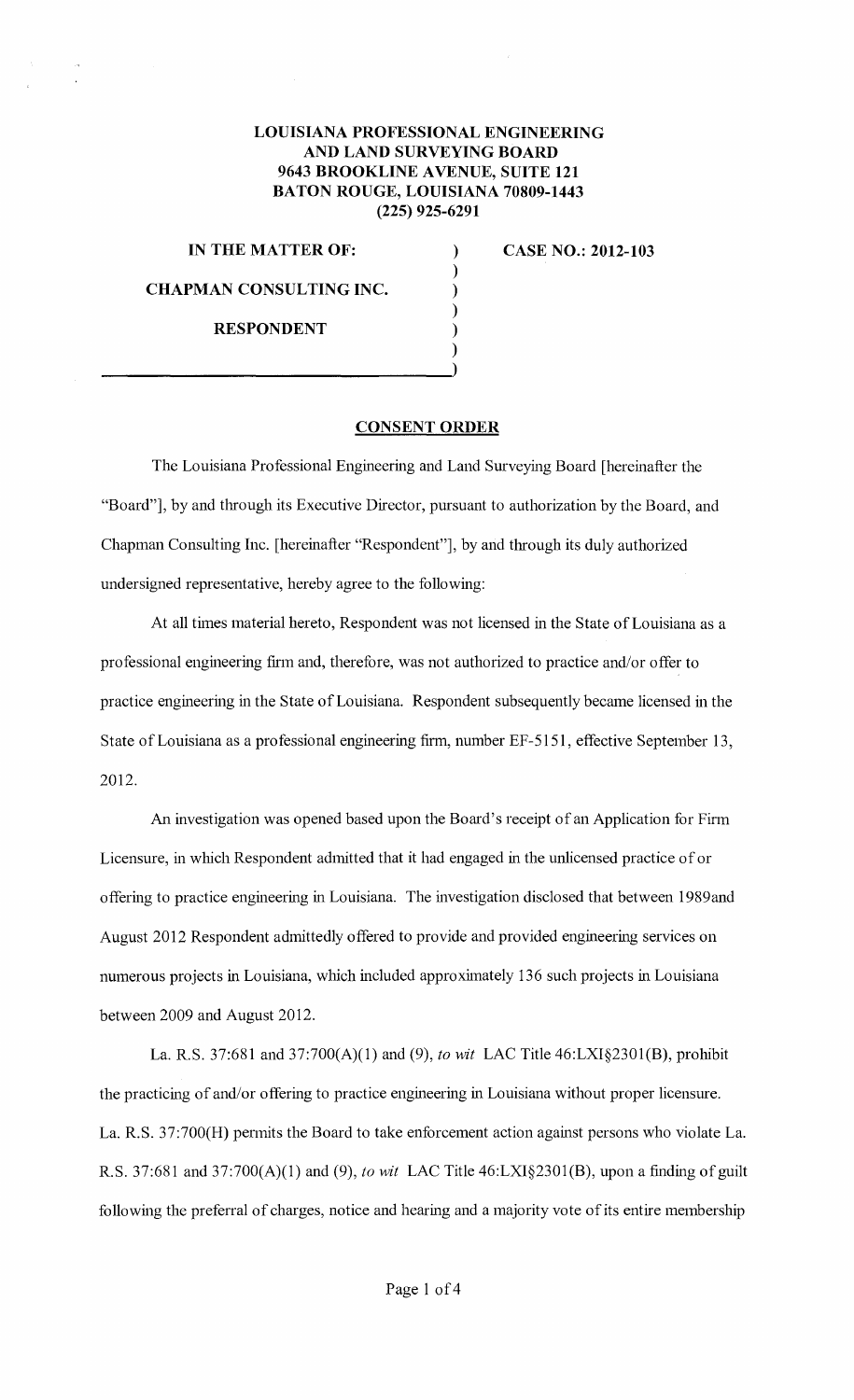authorized to participate in the proceeding. La. R.S. 37:681, La. R.S. 37:700(A)(l) and (9), La. R.S. 37:700(H) and LAC Title 46:LXI§230l(B) were in effect at all times material hereto.

It is undisputed that at all times material hereto Respondent was not licensed to practice and/or offer to practice engineering in Louisiana and that between 1989and August 2012 Respondent practiced and/or offered to practice engineering in Louisiana without proper licensure.

By letter dated Julyll, 2013, the Board gave notice to Respondent that it was considering the preferral of charges against Respondent on the grounds that it may have violated La. R.S. 37:681 and 37:700(A)(l) and (9), *to wit* LAC Title 46:LXI§230l(B), relative to practicing and/or offering to practice engineering in Louisiana without proper licensure.

Wishing to dispense with the need for further enforcement action and to conclude the instant proceeding without further delay and expense, for the purpose of this proceeding only, Respondent and the Board do hereby enter into this Consent Order, in which Respondent of its own free will consents to the issuance of a Consent Order by the Board, wherein Respondent agrees to (a) pay a fine of five hundred  $(\$500.00)$  dollars, (b) pay administrative costs of three hundred eighty-three and 04/100 (\$383.04) dollars and (c) the publication of this Consent Order on the Board's website and a summary of this matter in the Board's official journal, the *Louisiana Engineer and Surveyor Journal,* and the reporting of this matter to the National Council of Examiners for Engineering and Surveying (NCEES), identifying Respondent by name.

Respondent admits to violations of the referenced laws and/or rules regarding the practicing of and/or offering to practice engineering in Louisiana without proper licensure. Respondent acknowledges awareness of said laws and/or rules and states that it will comply with all applicable laws and rules henceforth. Respondent has been advised of its right to appeal; and it states affirmatively that it has been afforded all administrative remedies due it under the law. Respondent further acknowledges awareness of the fact that the signed original of this Consent Order will remain in the custody of the Board as a public record and will be made available for public inspection and copying upon request.

Therefore, in consideration of the foregoing and by signing this Consent Order, Respondent does hereby waive its right to a hearing before the Board, to the presenting of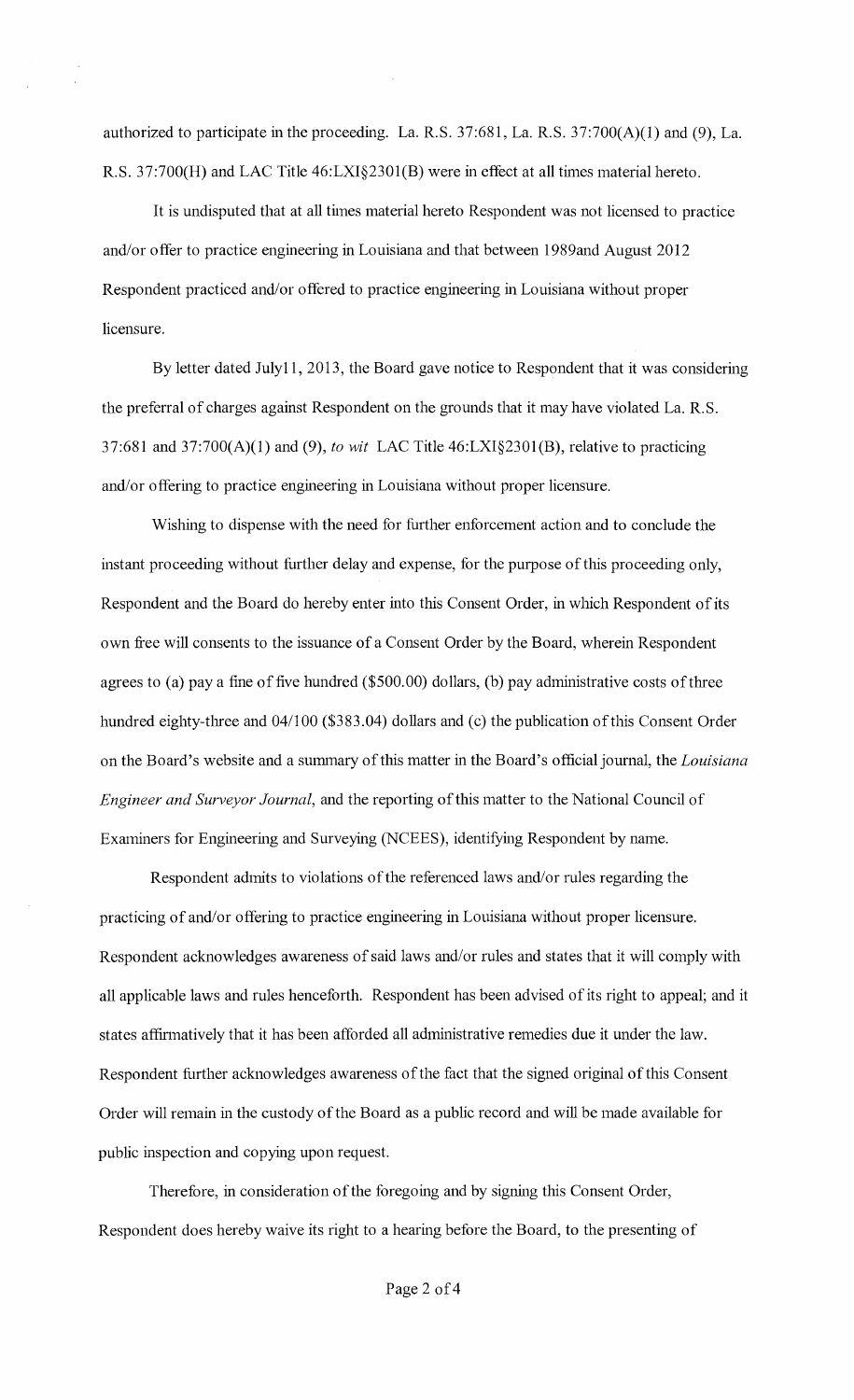evidence and witnesses on its behalf, to Findings of Fact and Conclusions of Law in this case, and to judicial review of this Consent Order.

Respondent hereby represents (a) that it fully understands the meaning and intent of this Consent Order, including but not limited to its final and binding effect, (b) that it has voluntarily entered into this Consent Order and that no other promise or agreement of any kind has been made to or with him by any person whatsoever to cause the execution of this instrument and (c) that the sanctions set forth in this Consent Order do not prevent the Board from taking further disciplinary or enforcement action against Respondent on matters not specifically addressed in this Consent Order.

WHEREFORE, the Louisiana Professional Engineering and Land Surveying Board and Respondent agree that:

1. Respondent shall pay a fine of five hundred (\$500.00) dollars, which shall be tendered to the Board by certified check payable to the Board, due upon the signing of this Consent Order; and

2. Respondent shall pay administrative costs of three hundred eighty-three and-04/100 (\$383.04) dollars, which shall be tendered to the Board by certified check payable to the Board, due upon the signing of this Consent Order; and

3. This Consent Order shall be published on the Board's website and a sunnnary of this matter shall be printed in the official journal of the Board, the *Louisiana Engineer and Surveyor Journal,* and reported to the National Council of Examiners for Engineering and Surveying (NCEES), identifying Respondent by name; and

4. This Consent Order shall not become effective unless and until it is accepted and signed by and on behalf of the Board. Should the Board not accept and sign this Consent Order, it is agreed that presentation of this matter to the Board shall not prejudice the Board or any of its members, staff, attorneys or representatives from further participation, consideration, or resolution of any further proceedings herein.